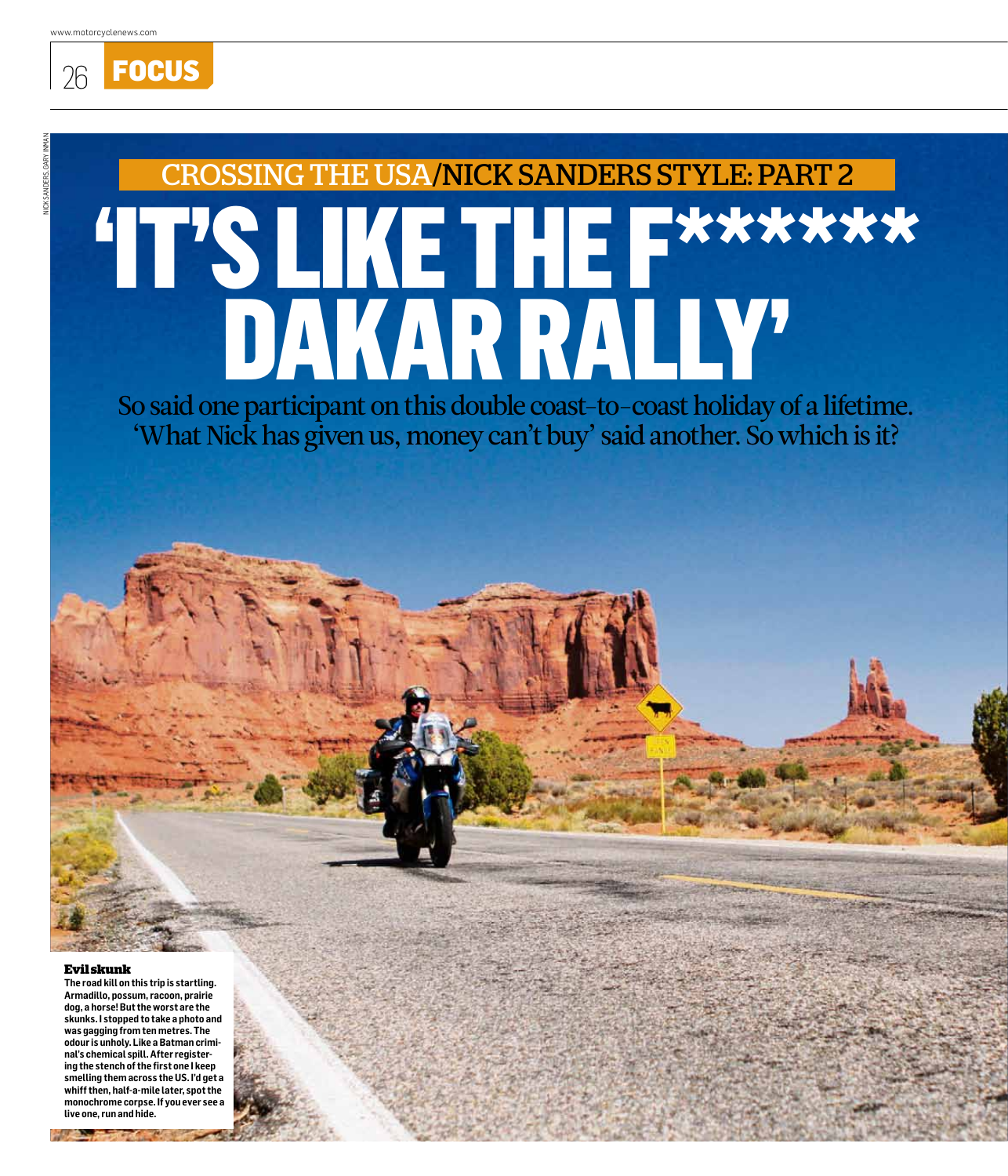40-43 **FOCUS** 06-39 THE WEEK<br>02-04 THE WEEK **FOCUS** COMMENT BIKE LIFE SPORT 17.10.2012 27<br>02-04 06-39 40-43 44-59 72-84 WEDNESDAY

BIKE LIFE 44-59 COMMENT

**17.10.2012** Wednesday

SPORT 72-84



#### **By Gary Inman**



sums at 80mph. I work out I've averaged 403 miles per day for 16 straight days of riding. That's the equivalent of York to Land's End every single day. "It's like the f\*\*\*ing Dakar rally," reckons Stuart from Bristol.

Over 6000 miles down with 2000 still to go on this, the first of Nick Sanders' Incredible USA tours. 14 bikes - including one ridden by the world's pre-eminent, two-wheeled ultramarathon rider - pressing-on from New York to San Francisco and back to New York. An uber-schlep across America stopping at a do-before-you-die listfilling array of manmade and natural wonders. Our tyres touch the roads of 24 states of the Union. More depending on detours, planned or otherwise. It's just this bit is a bit, well, boring. Still, my eyes could do with the break. They were suffering from beauty overload.

The first, westward, half of the threeweek schedule (in last week's MCN) served up the surprise delights of South Dakota and Wyoming's mountain passes, plus Niagara Falls, Yellowstone, Bonneville Salts Flats, the Badlands and San Francisco. The return run began with a 340-mile run down US 1, the Pacific Coast Highway.

#### **Pacific Coast adventures**

This is what riding dreams are made off. Round virtually every other corner is another postcard-worthy scene. At one beach the sea is dotted with dozens of kitesurfers, the air full of a flock of their parenthesis-shaped wings. Multimillion dollar Thunderbirds HQs dot the cliffs. But the PCH is so beautiful and so world famous it is choked with other sightseers and bucket list-tickers.

## **What's**

 $\blacksquare$  Touring on two wheels is the pinnacle of adventure, but where to go? And who to go with? Few riders know more about long-distance travel than multiple world record holder Nick Sanders… MCN joined him on his latest venture, an organised yet not regimented ride across the States. A truly incredible journey. Here's part two of the ultimate road trip…

Herds of rented Winnebagos ruminate along the route and packs of identically dressed, lithe, European cyclists struggle up the inclines. But it's not a road you'd want to attack head-down, that would be defeating the object.

Another beach is peppered with elephant seals. As some of the group snap the stinking sea mammals, not everyone is impressed. "I can see them at Whipsnade," sneers Ian, failing to get into the groove.

That's the thing with a long tour like this, people naturally have up days and down days and they don't coincide. Late nights and early mornings conspire with long days in the saddle and common clashes of personality. But it's not like going on holiday with your family. If one of your family is grumpy, that's it, you're stuck, no one's having a very good day. In a group this size, you just ditch the miserable mook and ride with someone else. No feelings hurt, no problem. They'll be better tomorrow.

Organised 'adventure' tours like this always used to seem oxymoronic to me. I felt enough of a big boy to tour myself. I didn't understand the attraction and wondered how it could be an adventure if you knew which hotel you were booked into at the end of every day. Then I did one, up through South Africa, Namibia and into Zambia, with Charley Boorman, and nearly killed

myself. That added a dash of adventure to proceedings. And I realised it's the evening socialising that people enjoy. Few bikers have a group of mates with the time or money, or money at the right time, to go on a three-week tour. Of course, there's also the safety net an organised tour such as this offers. I also used to sneer at this aspect. Then I lightened up, realised this is supposed to be fun, not a Herculean task, and let myself go with the flow.

#### **Pick 'n' mix companions**

Some days are like today. I leave with one group, split off when they, or I, stop for photos, and end up riding with someone else. I leave Ian, the Stuarts, and the KTM-mounted newlyweds, Jenny and Alex, in the middle of the PCH, and bump into Keith the copper at Morro Bay. It's the junction where today's route leaves the ocean and heads inland. We're not going to see the sea again until New York, so I planned to stare at the ocean with a cup of coffee for a few minutes. Instead, Keith and have fish and chips from a thatched tiki hut while pelicans wheel overhead. It's memorable.

The rest of the day's ride is a hectic blast over a baked, dusty, orange mountain. Keith is hustling his behemoth of a BMW R1200GS Adventure. It's Tourateched to the eyeballs. We're hauling. I'm going as fast I feel comfortable, on the 1200 Super Tenéré. It was transformed by new Continental Road Attacks at the service stop in Salt Lake City. The Yam's air temperature gauge reads in the high-30s and the bellyful of fried food is making me feel less than sharp.

There are 50 miles of deserted desert twisties. This is Highway 41 in central California. It's just a locals only route, but if it was in the UK it would be famous and festooned with speed cameras. There's barely a dozen other vehicles on the whole stretch.

We wouldn't be on this road either if the tour was going entirely according to plan, but Sanders has had to change



**Caption Susci ea feugue etue do eraesendip ex exero dionsent ing ero dolobor sum ipit augait adio**

tack on the hop. Tour doctor, and Nick's pillion, Caroline Taylor, has been keeping abreast of news regarding a killer virus affecting people who've stayed in camps in California's Yosemite National Park. The disease is spread by rodent droppings. Campers keep dying. I've cut right back on my intake of mouse poo, but I still agree with the decision to sidestep the area. So we stop in a Super 8, Sanders' budget motel of choice, in the middle of nowhere town, Ridgecrest, on the way to Las Vegas.

#### **Sanders and Sin City**

The Nick Sanders element of the tour is an attraction to all on the tour. He's hands-on, heart-in, but not suffocating. He's there if you need him and not if you don't. He, with his small team, arrange everything. There isn't anyone back at home to sort things, he's regularly on the phone chasing, harrying, smoothing.

Though I've visited before, once to get married, Sin City is a shock on many levels. Firstly, it comes after the sub-sea level, boil-in-the-bag, 40˚ experience of Death Valley, Badwater and Furnace Creek. Secondly, we're stuck in the first traffic jam for two weeks and filtering is illegal in all states, except California. Split lanes and the locals turn vigilante. Finally, we're in the middle of a biblical thunderstorm. The Almighty has tired of the way depravity has pervaded the mainstream and send a tempest to dampen the sinners' fire. Maybe.

What isn't in doubt is the fact the desert city can't take it. Vegas's broad streets are wheel spindle-deep in places. The flooding will make the national news. It's at times like this the Garmin proves its worth. It leads us straight to the off-strip hotel.

*Continued over* Vegas is turning to mush. The escalators, that send a tidal flow of flesh and money from one casino resort to another, are all on the fritz. I leave the hotel with three new, but good, mates from the tour and play beer pong, drink the cheapest and most expensive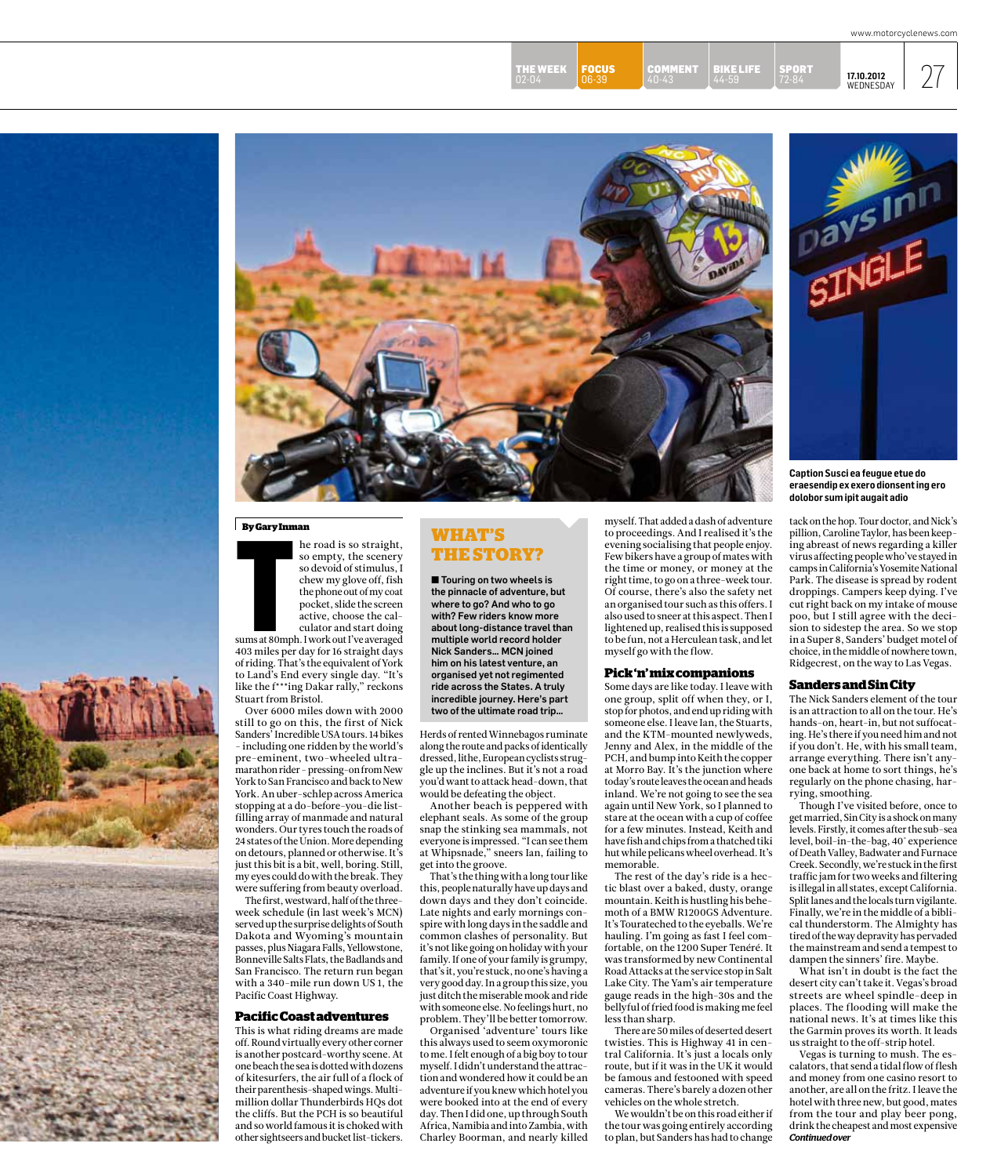28 **FOCUS** NICK SANDERS IN AMERICA

drinks of the trip, lose at blackjack, then split as some Vegas virgins want to sample more of what the place has to offer, and those who've been there and done it turn in.

The next two days could fill a holiday themselves. Leaving from Vegas, stillwet socks bungeed to the back of the bike, we hit Hoover Dam, then a section of Route 66, and camp in Grand Canyon National Park; beer round the campfire before rising to watch the sunrise fill the canyon with colour. Then pack the tents and ride along the south rim to Monument Valley. Road trip nirvana.

I find the husks of dead businesses that dot Route 66 more interesting than the surviving tourist traps. Hackberry General Store is like a giant fridge magnet. Drawn to it are dozens of French Harley fans on rented Hogs. We, in Gore-Tex, riding adventure bikes, are invisible to them. They, with all their luggage being carried in a people carrier, and wearing stupid beanie helmets, get an Anglo lip curl.

#### **Darkness and deer fear**

After a stop at the Roadkill Café (that doesn't sell roadkill), the small group I'm tagging along with ride the final 60 miles of the day, to the Grand Canyon, in fading light. None of us are happy about that. Putting up a tent in the dark sucks, but the real problem is virtually everyone on this trip has become apprehensive about riding in the dark. It's deer fear.

First were the stories. Up in the mid-west every biker had a tale about a friend colliding with a deer. No one wins in those stories. Then some of the group had sphincter-clenching near misses after a visit to Alcatraz meant they rode PCH in the dark. This evening it's my and Bristol Stu's turn. We are, to use police parlance, 'making progress' up a two-lane road through thick forest when the van we're about to overtake startles an elk. The huge creature, metre-tall antlers towering above its walnut of a brain, thinks about bolting across the road. We make eye contact. It rears up and heads back into the forest. My heart rears up and heads back into my ribcage. Stu and I slow down. Putting up tents in the dark isn't so bad.

First impressions are crucial and New Mexico doesn't make a good one. It calls itself the Land of Enchantment. Shiprock, just over the border from Utah, is as enchanted as a blocked toilet. It makes me think if you've only got one go at life, then don't spend it in a place like this. It also reminds me that while the USA is a country, it's also pretty much a continent too. I knew there would be variety, but it's astonishing. We've all seen the bright and shiny a thousand times, but this tour also rides through parts that look third world. Other areas appear postapocalyptic.

New Mexico improves though. Another day, another deserted road. Something crosses in front of me. It takes me a second or two to compute. I see another. When the third one comes into view I brake and jump off the bike. You know a spider is big when you can see it crossing a road from the seat of a Yamaha travelling at over 80.

Two transit days let me play with the Garmin and confirm my slight





**1. XUt fugitatis aspietum ditionsequo et exerum simint lique nus, is suntur rehenis int eaquatemo incientiuri suntem 2. iminumquis am quod magnimp orestiusci nobis solupti 3. beatatem volestrumet ute con nis aut porempe runtota quis destotam 4. sumende rferro totatquas dit ut rerfersped ma ipsam volupta 5. eptaspedi in pa ipiscimporum quo con cum quam 6. et maiorro es repedi cus, qui dolo eum sequi cones et, 7. tem et que velless incidit, as comnia voluptati-**

autism/OCD tendencies. The inbuilt compass shows the route's angle. I'm most happy when it exactly 0, 90, 180 or 270 degrees. Much of Texas and Oklahoma sees me happy. There are more bends in a snooker cue.

#### **Two years riding…**

And I'm back on the calculator. If I carried on at this rate for a full year I'd cover 147,000 miles, or 5.5 times around the equator. I'd probably be a bit less keen on riding motorcycles than I am now, too.

With nearly three weeks down I'm in a riding groove, though. Pack the bikes at 6.30 most mornings, then ride. Perceived wisdom says the average British biker covers about 3500 miles per year. We more than double it in three weeks. After 16 days that delivered one or two hours of rain, including the Vegas deluge, we're dealt two of the

#### **INCREDIBLE USA: The Facts**

Bookings are being taken for 2013's Incredible USA tour. It will run from August into September and cost riders £3950, pillion price is half that. Included in the price is: accommodation for three weeks (motels most nights, sharing a room); return flights from London; shipping of bikes to and from the UK; support truck; expedition doctor; a meet and greet weekend at Nick's Welsh adventure centre.

Riders must cover their fuel; food and drinks; US motorcycle insurance (from £250); personal travel insurance including repatriation (from £50). **n** For more info or to book, go to www.nicksanders.com

worst in any of our memories. Again, Sanders changes things on the hoof. He cancels two nights' camping, organises lodges for one night and a motel for the next, asking just \$20 extra to cover it.

The wooden huts at the Blue Ridge Motorcycle Campground are the accommodation highlight of the trip. The owner cooks up fresh caught trout and homemade apple pie. The group, that varies from the newly retired, to the just married and include a 42-year-old and his 64-year-old dad, chow down in an open-sided canteen. It's just the boost the end of the trip needed.

The last two days are blessed with sunshine. I stick with Nick and Caroline for the ride along Virginia's incredible Skyline Drive. It's cursed with a blanket 35mph. We're doing 67 when a ranger stops us. He threatens us with jail, but UK licences and contrition see us let off with a stern talking to. 14 bikes, 8000 miles each and only two tickets were handed out in the entire trip.

On a sunny Thursday morning, 21 days after collecting the bikes they're loaded back in a container for the voyage back the England. Other than walking pace tip-offs, due to top heavy, loaded up bikes, there were no scrapes. The riders all think it's been value for money. A couple of the hotels were niggled about, but that was it. Many have been on trips with Sanders previously and many more say they will join him for others in the future. It is really a trip of a lifetime and to do it on your own bike makes it something even more special.

"Without Nick I couldn't have done this," says 59-year-old Owen from Ireland. "I'd heard about riding the open road, but this has redefined it. What Nick has given us, money can't buy."